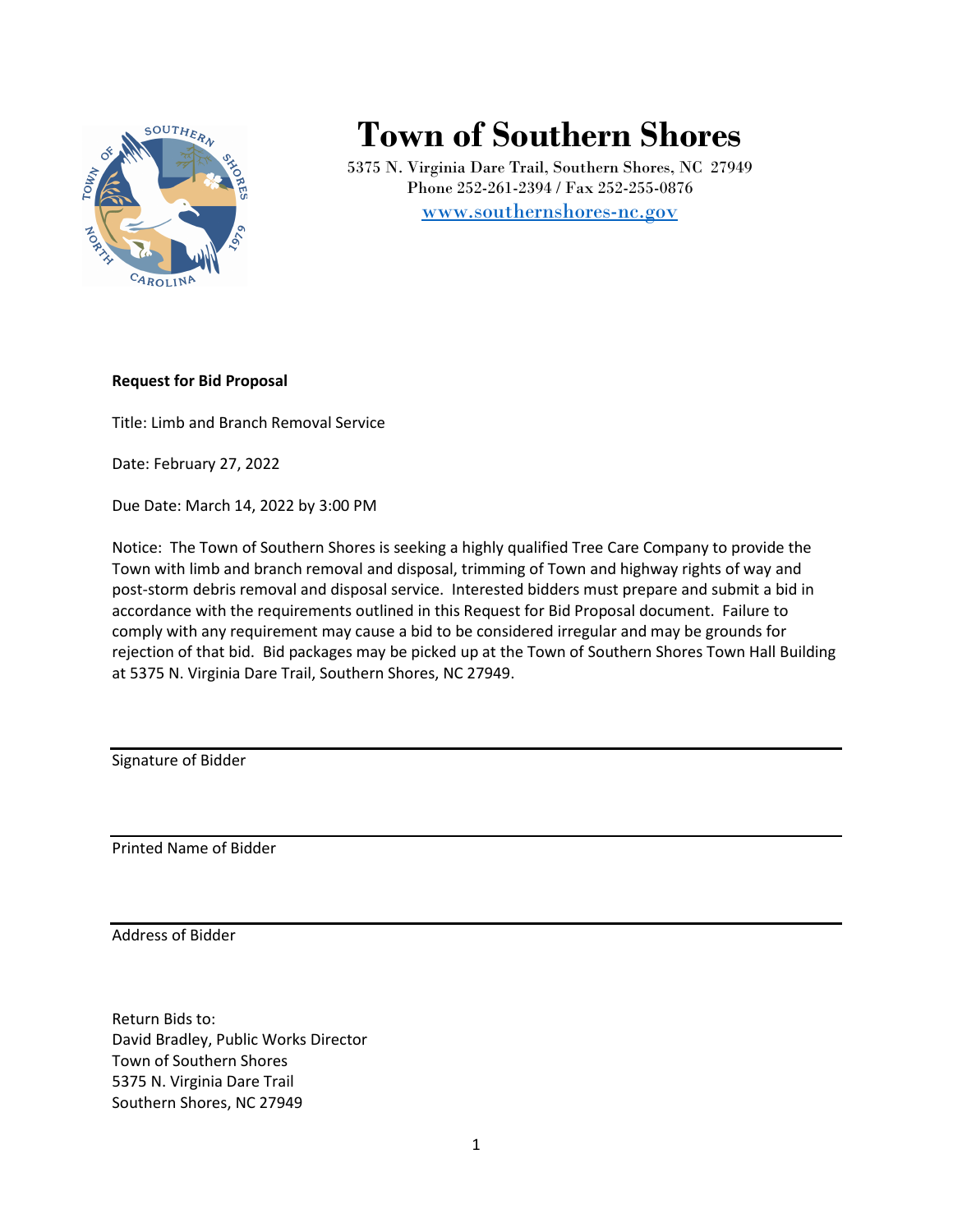## **Town of Southern Shores**

Title: Limb and Branch Removal Service Scope of Work

The Town of Southern Shores is seeking a highly qualified Tree Care Company to provide the Town with limb and branch removal and disposal, trimming of Town and highway rights of way and post-storm debris removal service.

Limb and branch removal is completed by dividing the Town into four sectors, with each sector being serviced during a specified week each month. Residents are instructed to stack limbs and branches on their property the week prior to their sector being serviced. The contractor providing the service is required to pick up and properly dispose of any and all brush and woody items found at the edge of the right-of-way and related materials such as vines and small roots on every Town street in each sector during the specified week each month. Contractor is not required to pick up pine straw, leaves, grasses, limbs more than 8 foot in length, or limbs more than 5 inches in diameter.

The sectors and schedule is as follows:

Sector 1 – All of Chicahauk subdivision, (except Sea Oats Lane), Juniper Trail and all adjacent side streets – first week of each month.

Sector 2 – S. Dogwood Trail, N. Dogwood Trail and all adjacent side streets, Duck Woods Drive, Fairway Drive—second week of each month.

Sector 3 – Hillcrest Drive, Sea Oats Lane, Sea Oats Trail to Hillcrest Drive, Wax Myrtle Trail, Hickory Trail, Woodland Drive, Holly Trail, Beech Tree Trail, Bayberry Trail, and all adjacent side streets and East Dogwood Trail, west interior streets off NC 12- third week of each month.

Sector 4 – Sea Oats Trail north of Hillcrest Drive and all adjacent side streets, all the Avenues, all streets east of NC 12, both sides of Duck Road and Ocean Blvd., Ocean View Loop and Skyline Road- fourth week of each month.

Full guidelines for the limb and branch removal program can be found here: [http://southernshores](http://southernshores-nc.gov/residents/limbbranch-chipping-program/)[nc.gov/residents/limbbranch-chipping-program/](http://southernshores-nc.gov/residents/limbbranch-chipping-program/)

The contractor will also be required annually to trim the highway right of way adjacent to the multi-use path on Highway 12. This entails trimming all trees and other vegetation (so as to enhance and train the "canopy") to a height of 10 feet above the path, and for a minimum of one (1) foot to a maximum of five (5) feet on the side of the path as directed by the Town, depending on the size of the right of way.

The contractor may also be requested to participate in post-storm debris cleanup and disposal as needed, which includes removal of limbs, branches and debris from Public Trust beaches and waterways.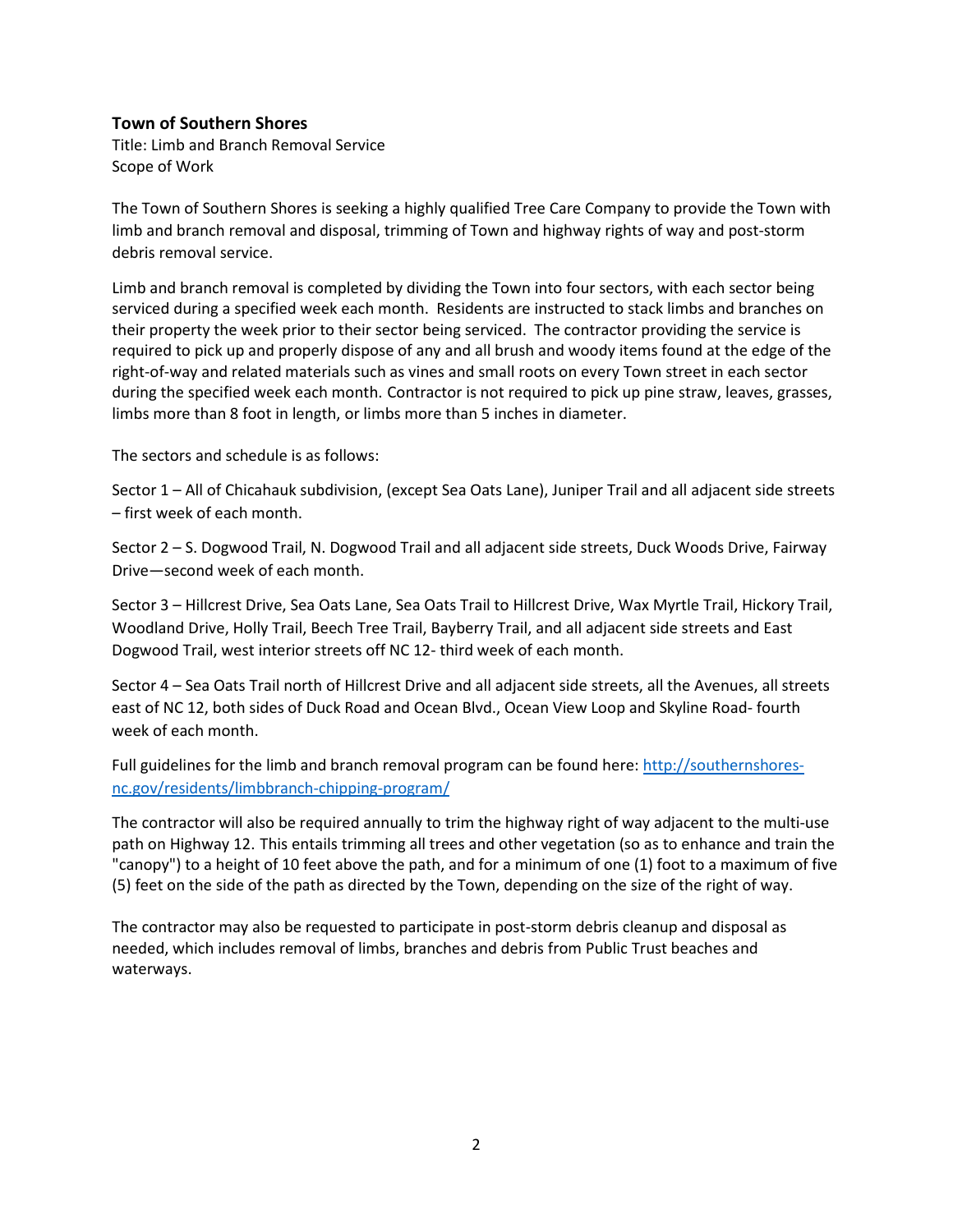- 1. Bid Proposal Requirements:
	- a. The proposal shall be enclosed in a sealed, labeled and addressed envelope and submitted on the provided bid form to the Town.
	- b. The bid form shall be completed in its entirety.
	- c. All entries on the bid sheets, including signatures, shall be written in ink.
	- d. The bid shall be properly executed.
	- e. The bid shall not contain any unauthorized additions, deletions, provisions or conditions.
	- f. The Owner reserves the right to reject any or all bids in whole or in part or to reduce the scope of work to fit within the Town's budget.
	- g. The award of the contract, if awarded, will be made to the lowest responsible and most qualified bidder.
	- h. The contract, if awarded, will be for a two-year term with the option of multi-year extensions.
- 2. Qualifications and Experience- documents must be attached to this bid form demonstrating the following:
	- a. Bidder must demonstrate ten or more years of local business history.
	- b. Bidder must demonstrate the ability to thoroughly understand permitting language and contract agreements, and the ability to read and understand engineered plans and specifications to ensure that Town projects are executed in strict compliance with all applicable contractual, legal, and regulatory requirements.
	- c. Bidder must demonstrate experience with climbing and rigging trees.
	- d. Bidder must submit a written plan for legal disposal of limbs and branches, including limbs and branches from beaches and waterways, and including a proposed disposal location.
	- e. Bidder must demonstrate a response time within 24 hours in case of emergency or resident complaints regarding their service.
	- f. Bidder must submit at least three current references from municipal governments.
	- g. Bidder must submit at least three current references from property management companies or federal agencies.
	- h. Bidder must state whether they currently have any fines, judgments, liens, damage claims, arbitration proceedings or suits involving a municipal government or other client pending or outstanding against the company, or any of its officers, owners or agents acting on behalf of the company. If yes, please explain.
	- i. Bidder must state whether their company, or any of its officers, owners or agents acting on behalf of the company, have been cited for any violations to any municipal code of ordinances, or to any state or federal agency regulations or requirements. If yes, please explain.
	- j. Bidder must state whether they have previously been awarded a municipal or state contract and later released from the contract for any reason, including failure to complete work. If yes, please explain.
	- k. Bidder must submit proof of general liability insurance with a minimum limit of \$2,000,000.
	- l. Bidder must submit proof of Worker's Compensation insurance.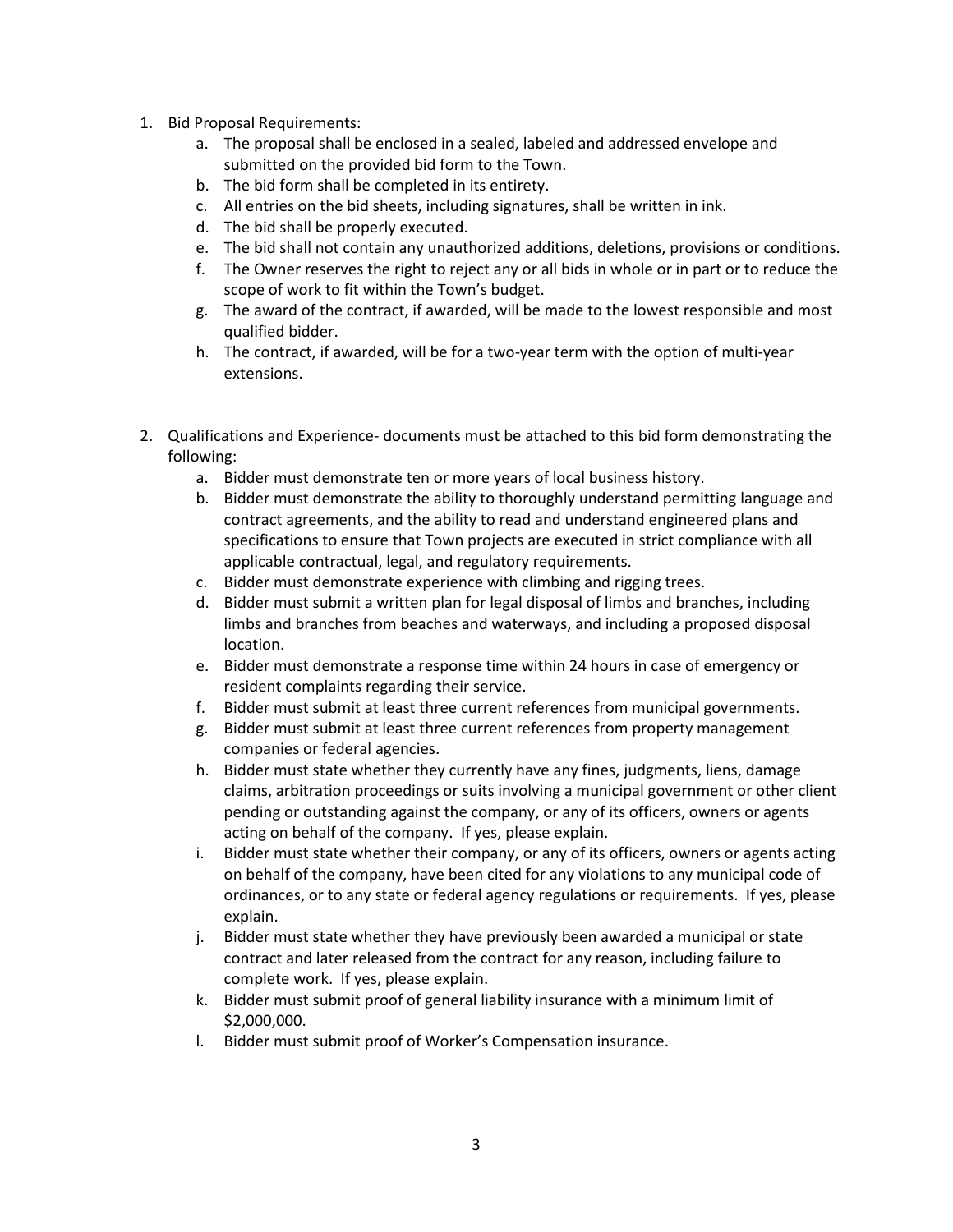## **Town of Southern Shores**

Title: Limb and Branch Removal Service Contract Bid Sheet- Lump Sum Prices

- 1. Lump sum bid for annual limb and branch removal and trimming of highway right of way as described in the Scope of Work for July 1, 2022-June 30, 2023: \$\_\_\_\_\_\_\_\_\_\_\_\_\_\_\_\_\_\_\_\_\_\_\_\_\_\_\_\_\_\_\_\_\_\_\_\_\_\_\_\_\_\_\_\_\_\_\_\_\_\_\_\_\_\_\_\_\_\_\_\_\_\_\_\_\_\_\_\_\_\_\_\_\_\_\_
- 2. Lump sum bid for annual limb and branch removal and trimming of highway right of way as described in the Scope of Work for July 1, 2023-June 30, 2024:  $$_{\text{}}$

#### **Town of Southern Shores**

Title: Limb and Branch Removal Service Contract Bid Sheet- Hourly Rates